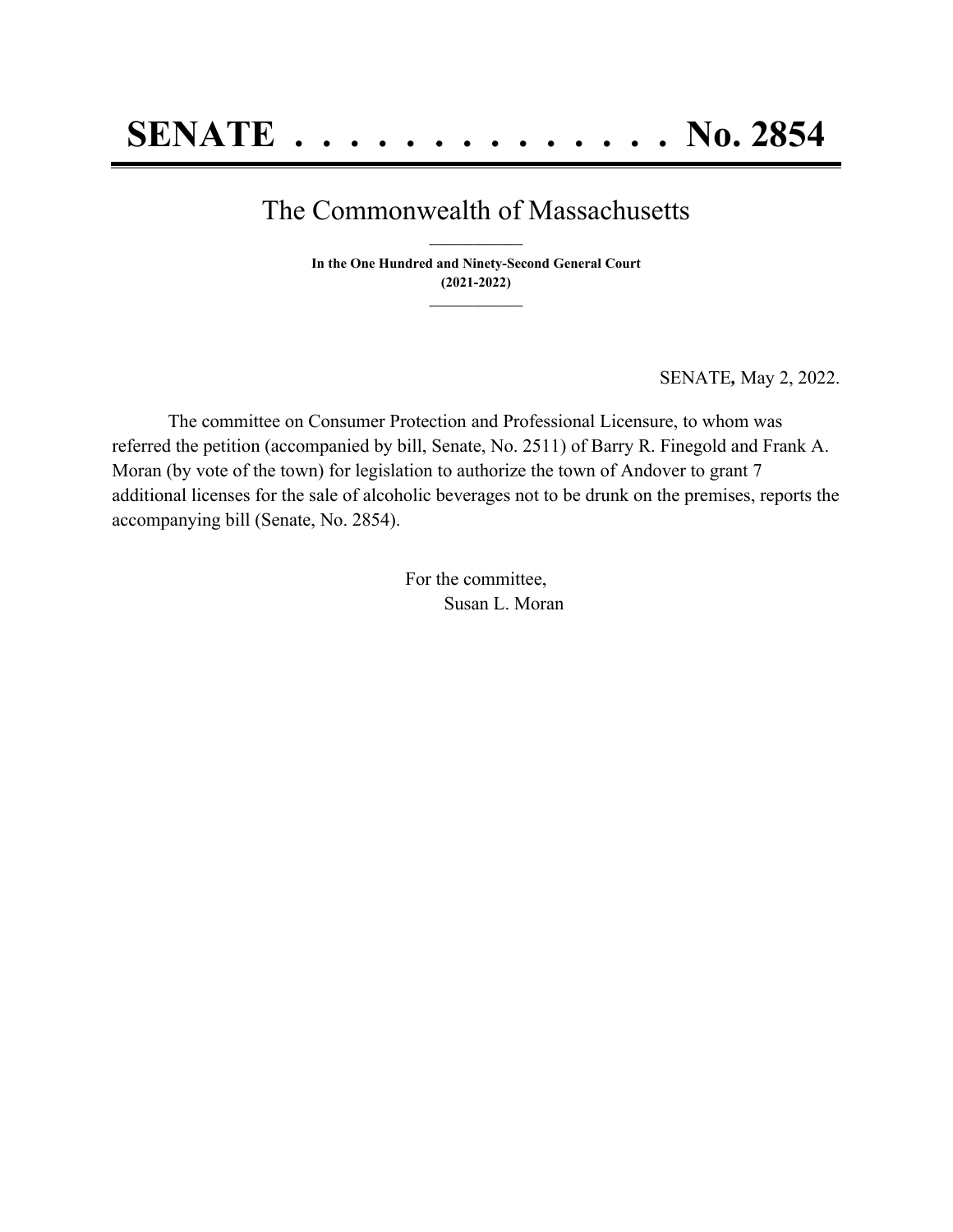FILED ON: 4/29/2022

## The Commonwealth of Massachusetts

**In the One Hundred and Ninety-Second General Court (2021-2022) \_\_\_\_\_\_\_\_\_\_\_\_\_\_\_**

**\_\_\_\_\_\_\_\_\_\_\_\_\_\_\_**

An Act authorizing the town of Andover to grant additional licenses for the sale of alcoholic beverages not to be drunk on the premises.

Be it enacted by the Senate and House of Representatives in General Court assembled, and by the authority *of the same, as follows:*

| 1  | SECTION 1. Notwithstanding section 17 of chapter 138 of the General Laws, the                      |
|----|----------------------------------------------------------------------------------------------------|
| 2  | licensing authority of the town of Andover may issue up to 6 additional licenses for the sale of   |
| 3  | all alcoholic beverages not to be drunk on the premises pursuant to section 15 of said chapter 138 |
| 4  | to establishments located within the River Road / Minuteman Road Future Potential License          |
| 5  | Area, Shawsheen Plaza Future Potential License Area, Shawsheen Village Future Potential            |
| 6  | License Area, Historic Mill District / Downtown Future Potential License Area, or Dascomb          |
| 7  | Road Future Potential License Area, as described in subsection (b), upon approval of and under     |
| 8  | conditions set by the licensing authority. Licenses granted pursuant to this act shall be clearly  |
| 9  | marked "River Road / Minuteman Road", "Shawsheen Plaza", "Shawsheen Village", Historic             |
| 10 | Mill District / Downtown", or "Dascomb Road", as applicable, on their face and shall be subject    |
| 11 | to all of said chapter 138 except said section 17.                                                 |
|    |                                                                                                    |

12 (b) The licensing authority of the town of Andover shall restrict licenses granted pursuant 13 to this act to establishments within the boundaries of: (i) River Road / Minuteman Road Future